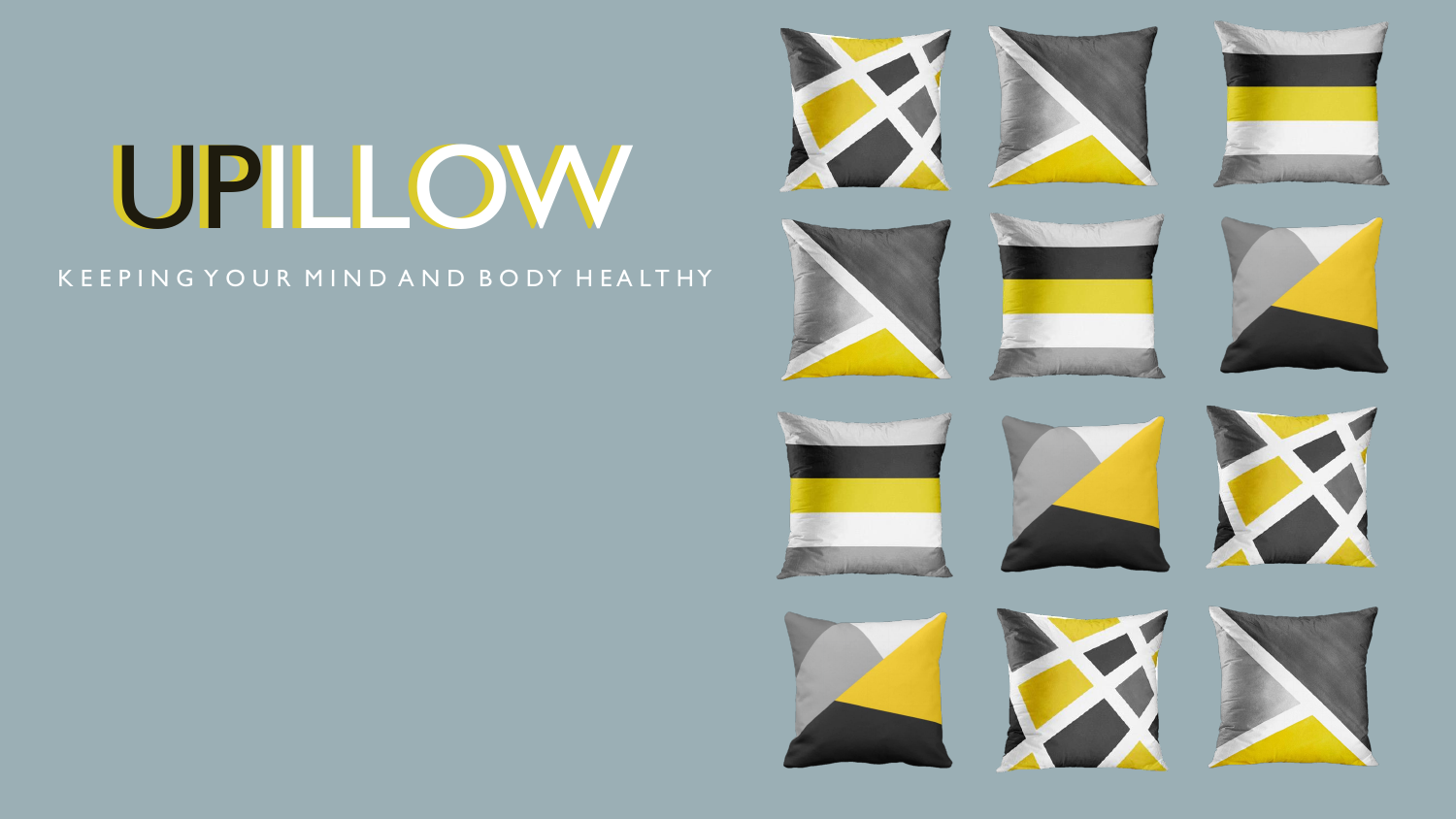# IDEA PROPOSAL

This is just an idea proposed to work towards a healthier future.

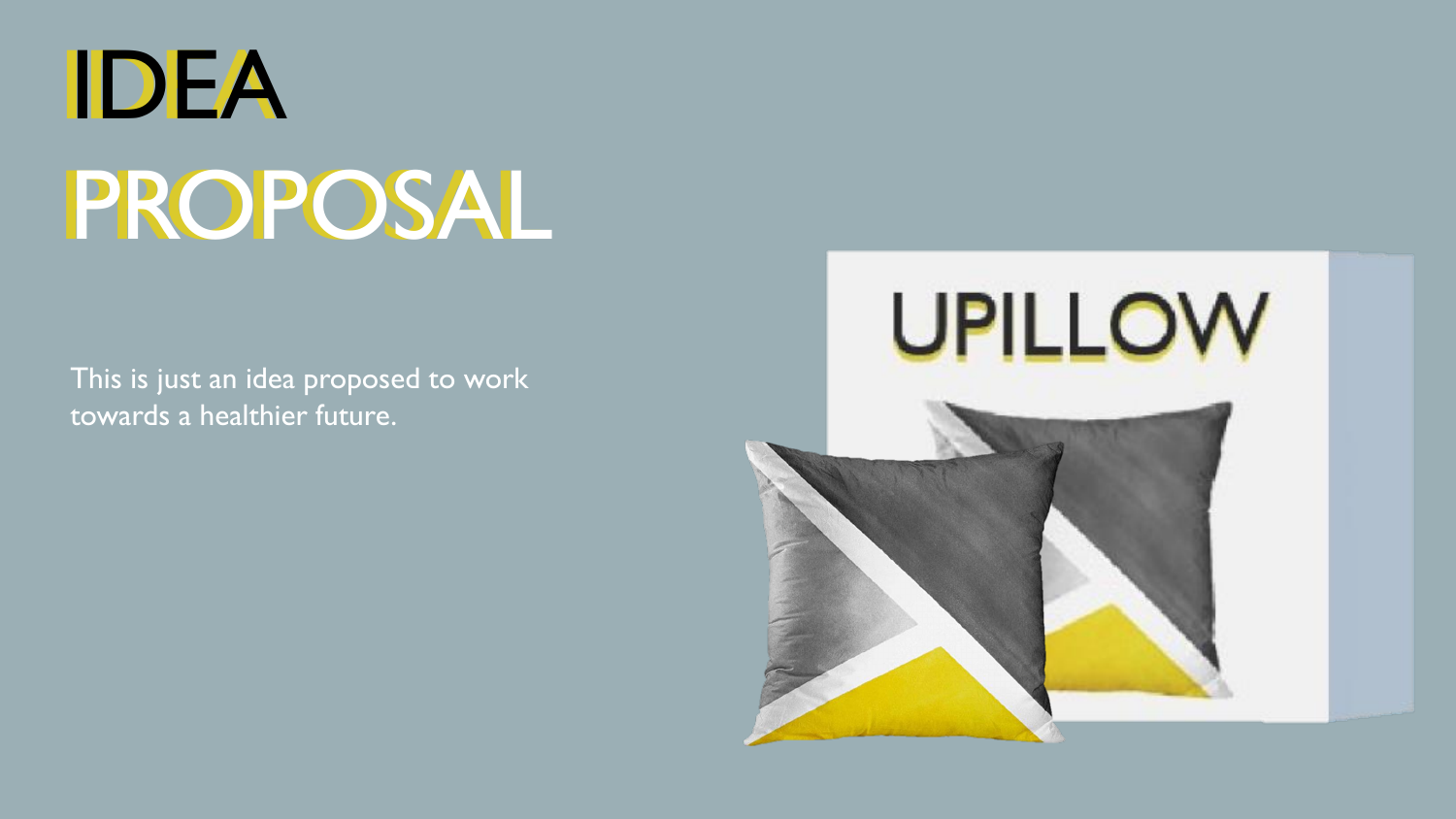

## MEET THE MEET THE TRIO ! TRIO !

COVID19 has brought about many changes in our lifestyle, from the way we work to the way how we relax.

We often find ourselves spending excessive amounts of time sitting in one place and not moving around enough.

The UPILLOW allows you to set an interval of time and forces you to get up from your chair when the set time interval ends.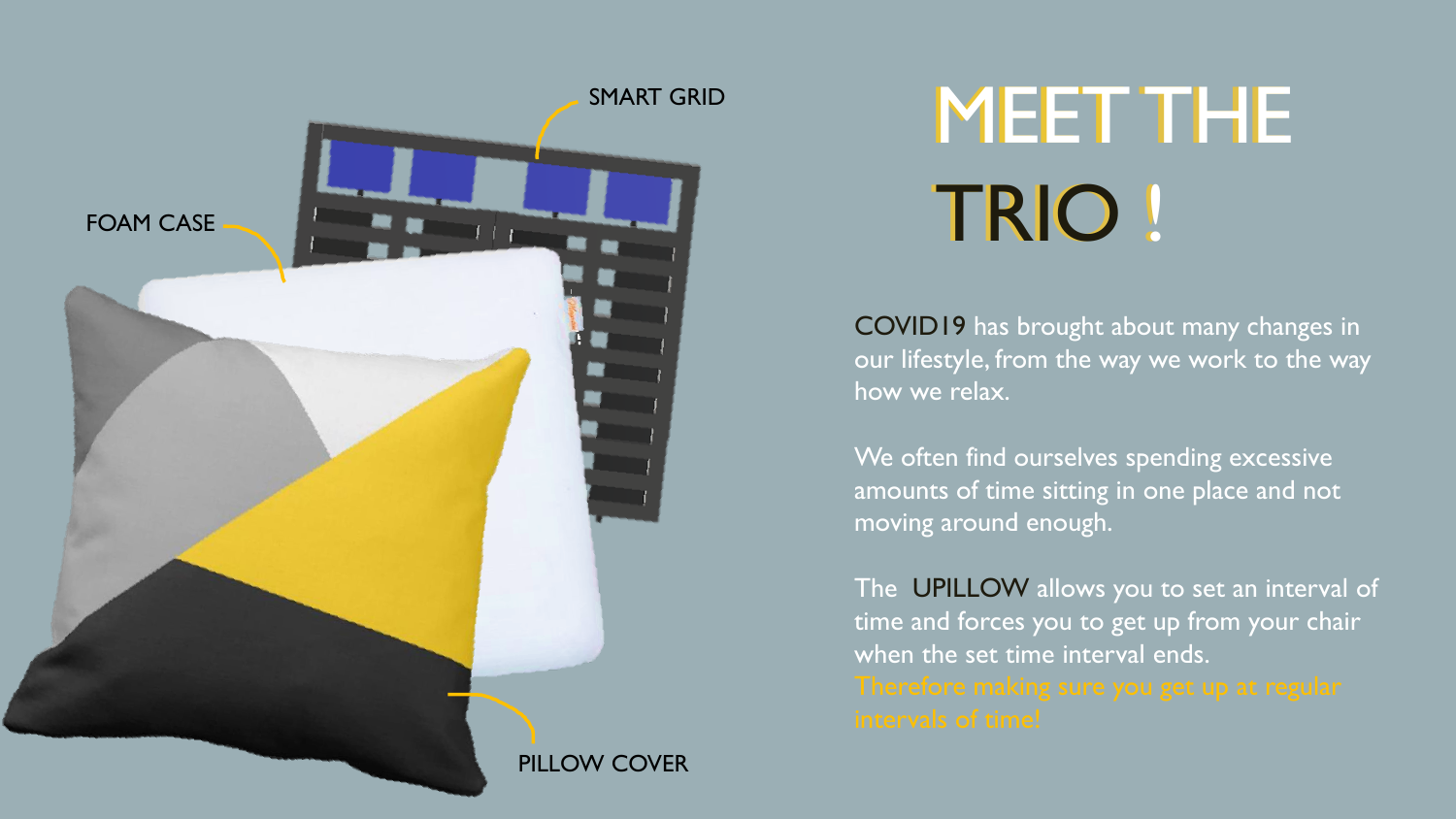## DEFAULT POSITION

UPPILLOW consists of a motorized grid under two layers of cushioning that houses four rows of movable finger-like projections made out of hard wood.

In the default position, the grid will be in the position as shown with the projections flushed into the grid, which enables the person to sit on top of it comfortably.



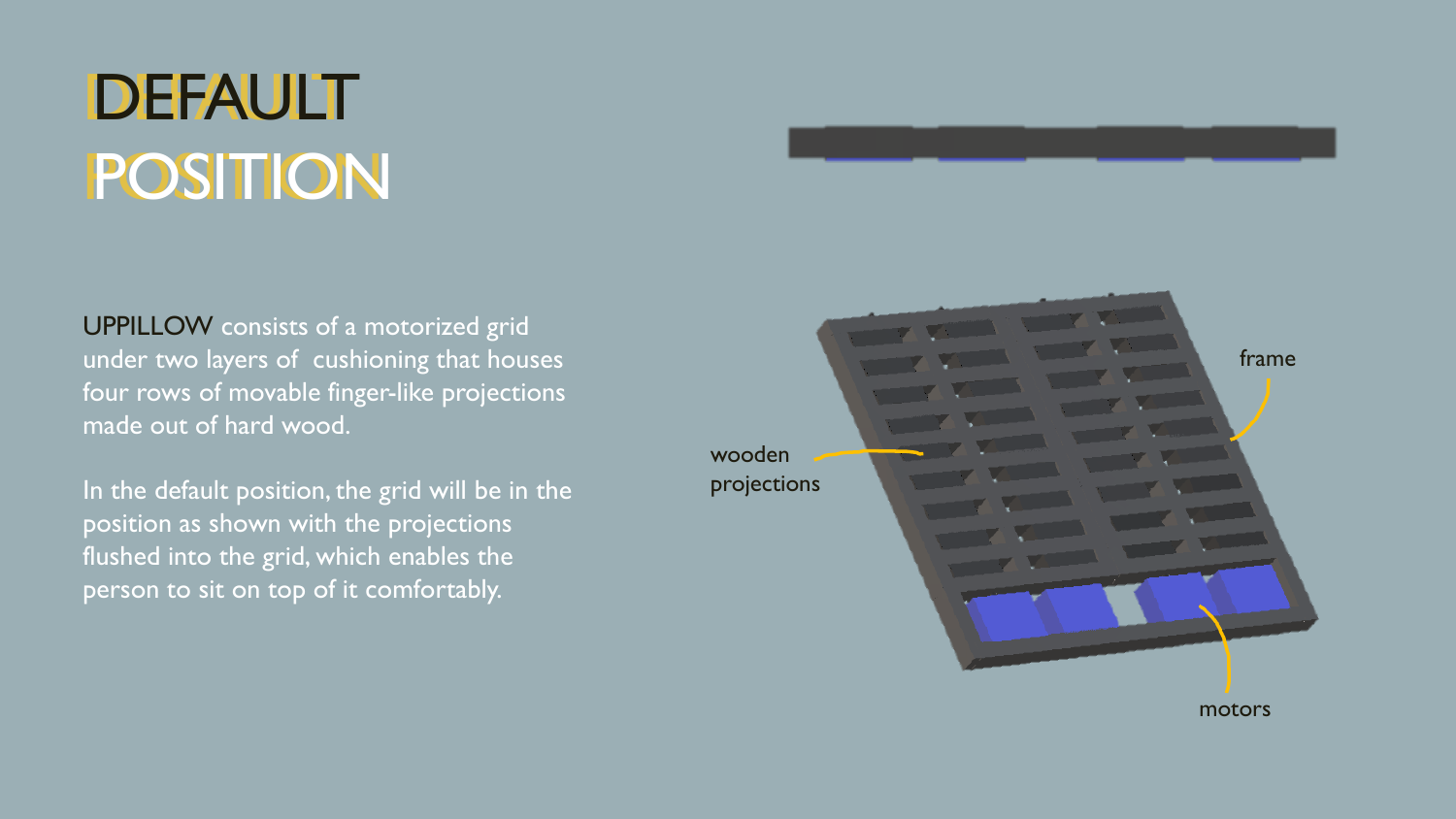



UP UP POSITION

When the set time limit is over, UPILLOW's motors that are powered by an inbuilt battery, raise the wooden projections to make the cushion's surface very uneven.

We can assure that this will not cause any pain to the user due to the two layers of cushioning, however the cushion will become very uncomfortable forcing you to get up from the chair.

Therefore this makes sure that you get up from your chair at regular intervals of time, hence keeping your body and mind healthy. The grid will reset back to the default position only when the reset timer(which is configured by the user, the timer has a prescribed min/max limit within which it can be configured) expires, thus enabling the user to take timed breaks between work.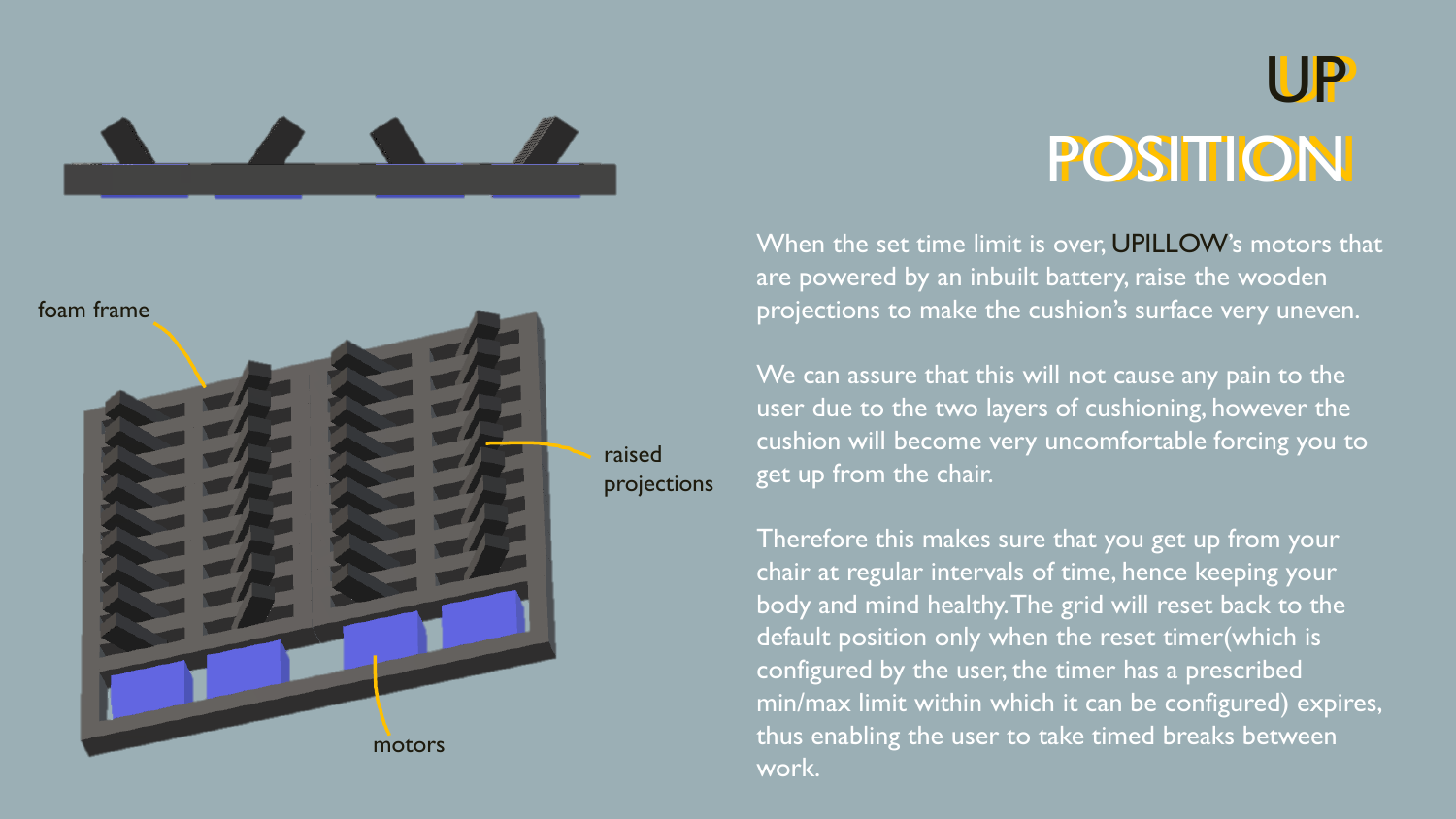

### UPILLOW IS COMPLETELY UPILLOW IS COMPLETELY **CUSTOMIZABLE**

UPILLOW will allow you to choose any size, shape, colour and pattern for your pillow depending on what you want.